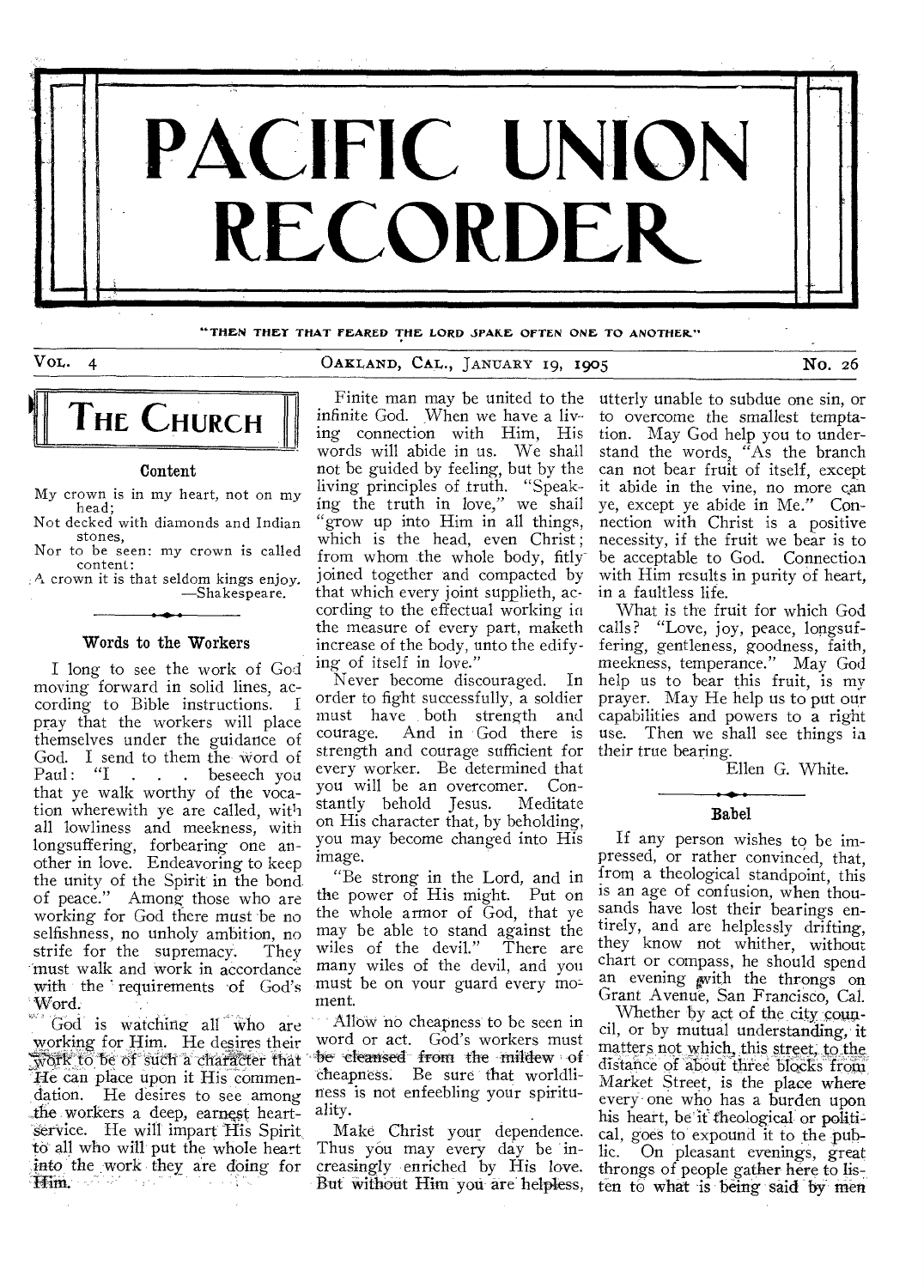charts, blackboards, or different kinds of instruments of music, vying with each other in trying to attract the people.

Sunday night, December 25, was a beautiful evening in San Francisco. The streets were dry, the sky was clear, the moon shone forth in all its glory, and great throngs were upon the streets. Grant Avenue, the "Mars Hill" of the city, was thronged with people, eager to hear or tell of some new thing. Here are a few of the things that the writer-saw and heard :-

Approaching a crowd of people, who were evidently greatly amused, we saw a lady standing in the center, with two little girls of tender years, who were singing religious hymns to the crowd. Waving her hands above her head, she cried, "I will not leave this corner till I have the other forty cents. You might just as well give it to me now. She had been preaching to the people, and at the close demanded an eight-dollar collection. A highwayman never held up a crowd of men with more daring or bluff than she held up that crowd. She had a strong personality, was very fluent, and, withal, very brave, and all this seemed to please the men, and soon the "forty cents" were handed in. The meeting closed in an uproar of laughter, and expressions like this, "She'll do," "She's all right," "Nothing but religion would do that way," "She's out for the cash," were common as the crowd dispersed.

Not ten feet from her the Volunteers of America were quietly waiting till she had finished, to begin their meeting. A fine looking band of Christian workers they were, and when two cornets, beautifully played, struck up, "We Shall Meet on the Beautiful Shore," the people came running in crowds to their meeting, and soon as many as five hundred persons were standing about. Never have I heard the dangers of a sinful life and the blessedness of the life in Christ more vividly portrayed than was done by this band of workers. The Spirit of God was in that meeting, and its power and influence could be easily felt. This meeting was

and women mounted on boxes, with conducted with decorum and reverence, but when it came to the evening collection, only one dollar could be gotten from the crowd. Surely the people love to be amused, and will pay for that, but care little for plain, Gospel truth.

> But see! the crowd is gathering on the opposite side of the street, and a strange looking figure is standing before them. Let us draw a little nearer. A man clothed in loose garments, such as we can imagine were worn in the days of Christ, sandals upon his feet, his hair long and tied behind, full beard, his features sharp, eyes piercing, his voice commanding. Such is the description of the man who now is to address the great crowd<br>which is fast gathering. How which is fast gathering. much he looks like pictures we have seen of Christ! He tells the people that before the end Christ will appear on the earth among-the people. His discourse, which was not very long, was intended to impress this one point, that Christ was about to appear, that it was time to look for Him, for He would surely<br>come. Nothing was said telling Nothing was said telling them *how* He was to come, in the clouds of heaven, with power and glory, with all the holy angels, and that at that time the sleeping righteous were to be raised from the dead, and the living righteous<br>changed. All that was left out, All that was left out, which would very quickly have shown him fo be an imposter. Spellbound he held that great crowd, and one could easily see that he was making a favorable impression. With the words, "Christ will come ; watch for Him," he immediately stepped down and quickly disappeared from sight. 0, how we were impressed as we saw this, that thousands to-day are being prepared for the last great delusion, when Satan will appear on the earth as an angel of light, heal the sick, work mighty miracles, speak the gentle words of Christ, and proclaim himself *as* Christ.. 0, who will stand at such a time as this ? Surely only those who believe God's Word and have this truth in their lives. The surging thousands of San Francisco and of all our great cities are rapidly being prepared for this mighty deception.

A short distance from him an atheist was speaking, and never in our lives did we hear such words of blasphemy. He cursed God, defied Him, asked Him if he existed to paralyze him, denied His existence, cursed religion, and revealed his unbounded ignorance in about every breath. A daring, hardy Christian sailor from the cruiser Pensacola, which was in port, frequently interrupted and showed the other side of the question, telling how God had changed his life and what He had done for him. I thanked God for the bravery and daring of this Christian youth, who stood before that wicked man and bore testimony to the power of God to save from sin.

This is only a little of what we heard that evening. It impressed us that perilous times are upon us, and that the harvest of the earth is fast ripening for the last great day. Our only hope is in the Word of God. May we anchor to this, for it is this alone that will save in the storm that is coming.

W. B. White.

### The Holy Spirit

1. God is more anxious that we should have It than we are to give gifts to our children. Luke 11 : 13.

2. The dry and thirsty soul may receive It, and be revived and freshened by Its wonderful power. Isa.  $44:3,4.$ 

3. It brings power to the believer and qualifies him to be a witness for Christ. Acts 1:8.

4. The early disciples enjoyed its fullness. Mighty power attended their labors, and many were turned to God. Acts  $4:31-33$ ;  $9:31$ .

5. Christ received the baptism by water and the baptism of the Holy Ghost at the same time ; why should not His followers? Maft. 3:16.

6. Its fullness may be experienced by one who has never known It, but who long ago turned to the Lord. Acts 19: 1-6.

7. By repentance and faith we receive the Spirit; by complete surrender and faith we receive the fullness of the Spirit. Acts 2:1-4.

8. It is gentle, patient, and longsuffering. We read in the Bible of the wrath of God and the wrath of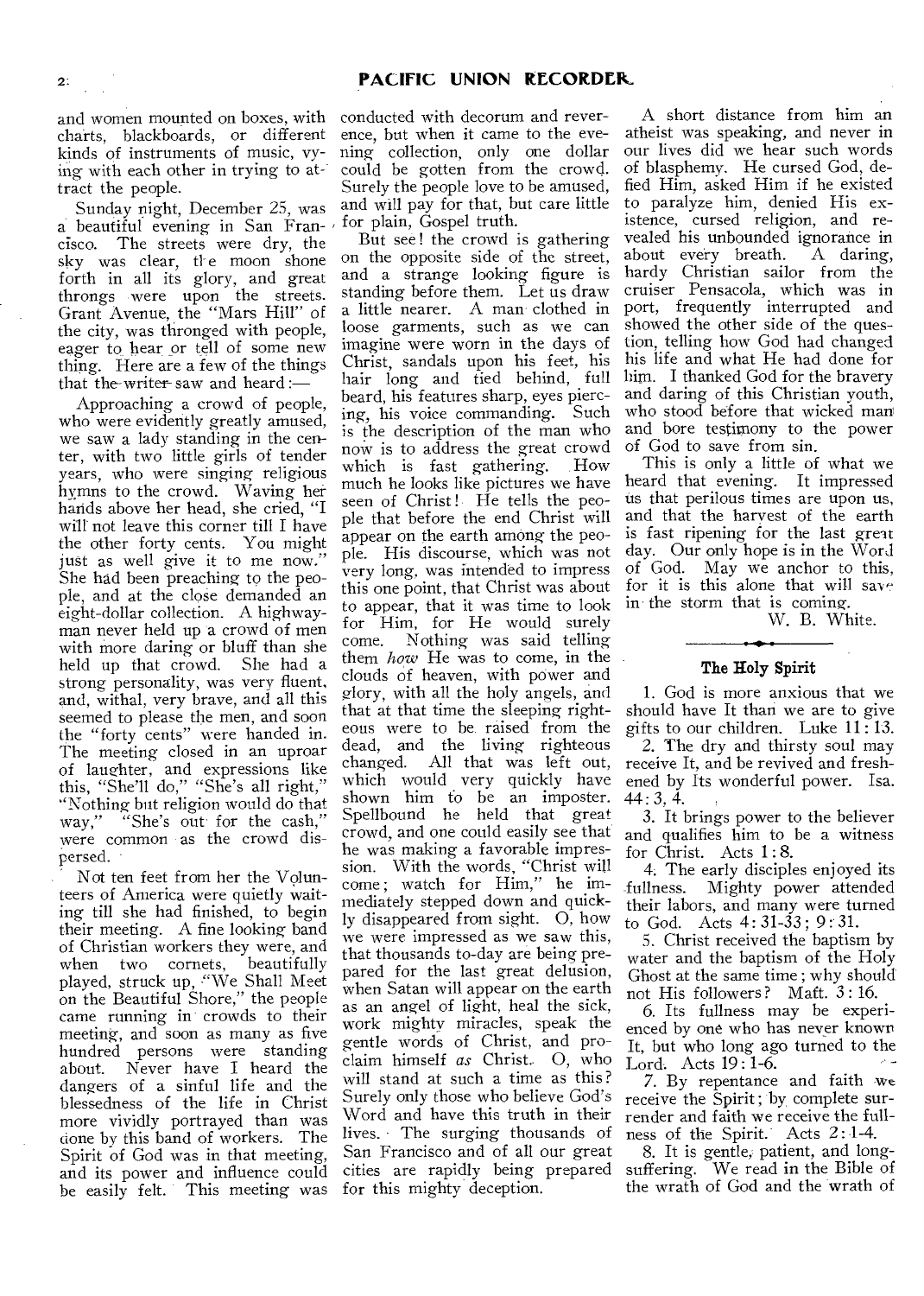the Lamb, but never of the wrath of the Spirit.

9. When the heart is opened, It immediately enters, not for a time, but to stay, remain, abide. As long as we desire His presence He will remain with us. Rev. 3:20; John 14:16.

10. The self life protests against Its presence in the heart it has so long controlled, and at once commences a warfare against the Spirit. Gal. 5 : 17.

11. Both powers desire supreme control of the heart, but only one can have it. Each desires to fill the heart completely with itself, and will never be satisfied till it is done.

12. On us the responsibility rests as to which of these powers shall control our lives. The self life will accomplish the work if we yield to it, but the Holy Spirit will also if, we yield to It.

13. The Holy Spirit is stronger than the self life, and hates it, and will subdue it in our hearts if we will give It a chance to work.

14. It will not, however, work beyond our will, and will subdue nothing that we do not wish subdued, but It will keep all we commit and yield to It. 2 Tim. 1 :12.

15. This is overcoming power, and the only way we ever will be overcomers. The Holy Spirit welcomed and retained in the heart must do the work for us. We furnish the will; He furnishes the power.

16. We must completely die to the self life, but it does not die to us. The Spirit subdues it, and must always be an ever-present, allpowerful agency in the heart to keep it down, that its manifestations shall not appear in the daily life.

17. Its work in the heart, if He can have His way, brings peace, joy, rest, and daily victory. Never will we know victory in our experience, and have the peace "that pass- ' eth all undetstandirig," arid as one has aptly said, all "misunderstand ness of the Spirit and be willing to forever die to the self life.

18. The mission of the Spirit to the sinner is to stand without and reprove, warn, and entreat, but to the Christian It abides within to teach, comfort, and guide; He only

does as the sinner does ; then it is in love and tenderness.

19. As we must be perfect overcorners, with evil tendencies subdued when Jesus comes, it follows that just now we should, by self surrender and true faith, seek for the fullness of the Spirit to do this work for us. Let us not foolishly try to do it ourselves, for in this we will surely fail; but the Holy Spirit will do it for us if He can have the right of way in the life. 20. In the "time of the latter rain" we should "ask for rain," and

we are promised that "bright clouds" will appear and "showers of rain."

21. If ever a people needed the infilling of the Holy Spirit, it is the lukewarm, blind, self-satisfied<br>Laodicean church. Our lack of Laodicean church. feeling that we need It is the strongest argument that we most certainly do.

22. We should not seek for it merely that we may be benefited by it, but rather that we may be qualified for service, and be able to win souls for Christ.

23. If He is now in your heart, even though working as it were in a corner, don't grieve Him away by sin, covetousness, unbelief, and foolishness. Swing wide open the door, give Him the whole heart, and He will prepare you "a vessel unto honor, sanctified and meet for the Master's use."

W. B. White.

### **WESTERN WASHINGTON**

#### **Conference Funds**

### Receipt from May 1 to December 31, 1904

g," till we seek and enjoy the full- Mt. Vernon, \$336.98; Olympia, Aberdeen, \$376.96 ; Connie, \$88.- 65 ; Colby, \$281.92 ; Centralia, \$309.90 ; Cedarhome, \$20 ; Deming, \$63.39 ; Elma, \$90.19 ; Everett, \$459.89 ; Enterprise, \$108.55; Hoquiam, \$168.75; Kent, \$274.49; Kelso, \$104.05; Montesano, \$56.90; \$231.30; Puyallup, \$201.85; Pe Ell, \$242.54; Shelton, \$58.85; Sara, \* \$143.15 ; Tacoma, \$395.30 ; Vancouver, \$393.69 ; Bellingham, \$295.- 42 ; Carrollton, \$54.30 ; Etna, \$70.- 65; Goldendale, \$6.00; Sedro Woolley; \$27.; Poulsbo, \$65.49 ;

reproves the Christian when he Ridgefield, \$82.51; Friday Harbor, \$108.10 ; Mossyrock, \$55.25 ; Green Lake, \$479.91 ; Seattle, \$1,057.03; Personal, \$427.31 ; Total, \$7,136.27.

 $\sim 10^{-11}$ 

### Trust Funds

Missionary Acre, \$14.65 ; Southern Field, \$131.97; Religious Liberty, \$12.95; Washington, D. C., \$10.55 ; Annual Offering, \$494.63 ; Sabbath-school Donations, \$338.88 ; Haskell Home, \$148.77 ; Germany and Scandinavia, \$1.41 ; Scotland, \$3.50 ; India, \$6.40 ; First-day Offering, \$499.48; Total, \$1,663.19.

Lela Hoover,

Assistant Treasurer.

#### **The** Canvassing Work

While making our last delivery, just before Christmas, I obtained a rowboat on Harstine Island, and went across to Equakson Island, which is an Indian reservation.

An Indian had ordered a full morocco "Controversy." not have one, but had a full morocco copy of "Patriarchs and<br>Prophets." After some talk and a After some talk and a partial canvass, he concluded to take the latter instead of the "Controversy." So I thanked God fervently, for I had thought and prayed much' over it. The next place I wanted to reach was two and onehalf miles up, and there was a strong wind and tide against me, and the waves were rolling. As I took in the situation, I knew I could never get up there alone. I had a good, large strong boat, made for two pair of oars; so I hired the Indian to take a large pair of his oars and help me up. When we reached the place, the house was locked, and no one at home. The Indian suggested that we go to the man's father-in-law's home, a quarter of a mile further up. We went, and he talked with them, and found that Mr. Bagley (whom I wished to find) was up on Oyster Bay, and had such a poor boat that he could not get back in the waves and wind. Then I sug-, gested that the Indian take the books (\$5.00 worth), pay me<sup>r</sup> for them, and collect the price from Mr. Bagley, for I could not come back again. He talked it over, in their language, with them, and finally agreed to it, and paid- for them.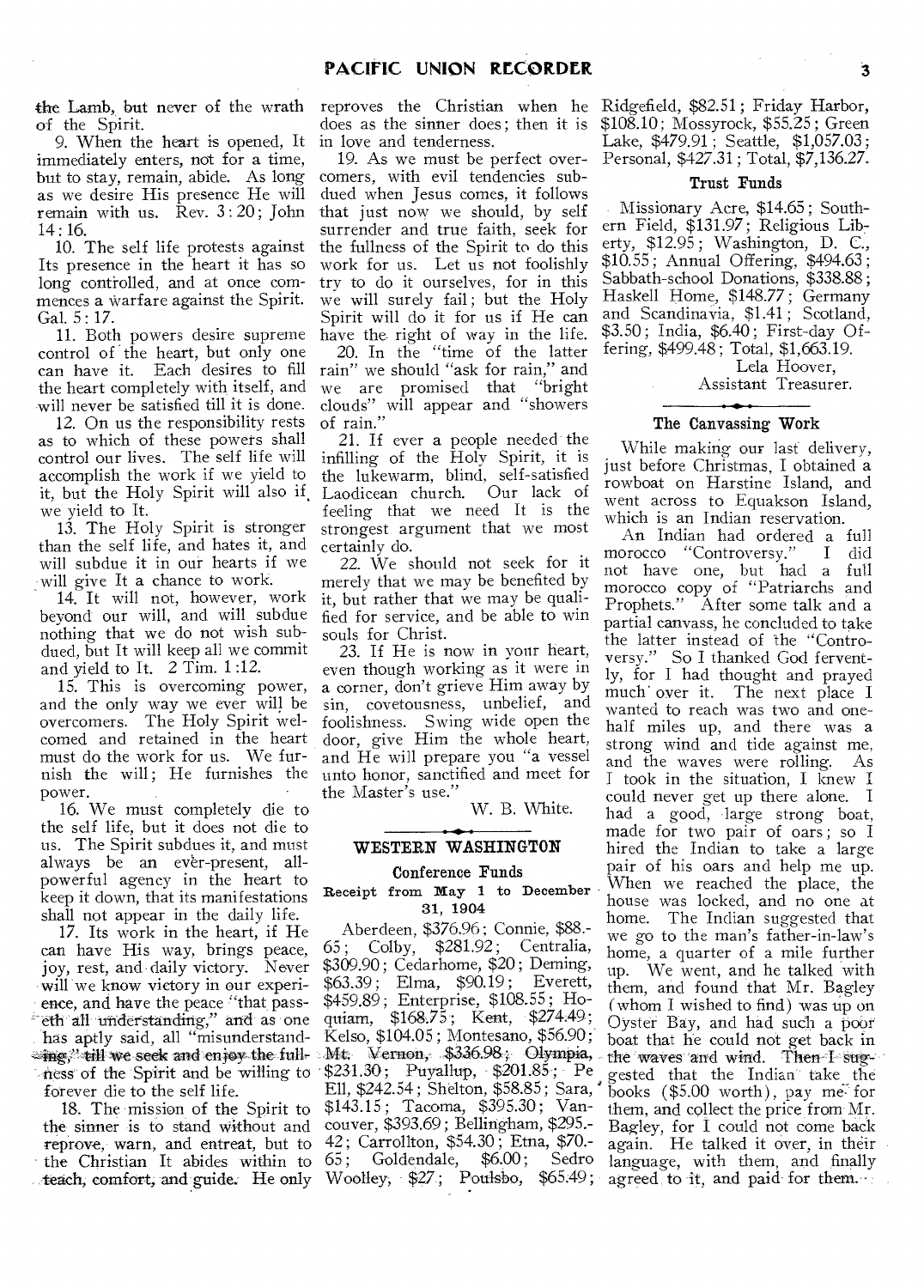I am sure it was God's guidance in the matter in answer to my prayers, for if it had been quiet so I could have gone alone, I never could have arranged it, for I could not talk with the old people.

Most of the Indians are Catholic, but they buy our books, mostly best bindings, and I trust God will use the books to give light to these ignorant, superstitious people. W. H. Coffin.

# **UTAH**

#### **Over the Conference**

The work in Utah is steadily progressing. Brother Nelson reports an increase of one to the ranks of Sabbath keepers in the<br>northern part of the state. The northern part of the state. church at Logan, though small, is still standing out faithfully for the commandments of God and<br>the faith of Jesus. In Ogden, the faith of Jesus. Elder Alway has been very busy in house-to-house work and in training the members of the church to do missionary work with the "Family Bible Teacher." The work at Provo also is somewhat encouraging, the young people's society there being quite a live factor in the cause at that place. Elder Williams and wife are at present located in Provo. Sister Williams teaches the Provo church school, the pupils numbering about sixteen. Elder A. G. Christiansen has some interest in Spring City ; several are keeping the Sabbath.

Commencing with the first of the year, meetings were held for one week with the church in Salt Lake City. On the 5th and 6th instant, our executive committee also met in Salt Lake City, so that at the quarterly meeting of the Salt Lake church all our brethren were pres-<br>ent. There was a very good at-There was a very good attendance, and the Spirit of the Lord came amongst us in rich measure. Four precious souls requested that they might join in church fellowship with us. Elder A. G. Christiansen examined the candidates,, and they were accepted unanimously by the church. On the Sunday morning following two of the four were baptized by Elder W. A. Alway.

committee that our next conference camp-meeting should be held in Ogden, Utah, August 15-22 ; that Elder W. A. Alway should take the oversight of the Salt Lake, Ogden, and Logan churches; Elder C. D. M. Williams to take the oversight of the Provo church, with the suggestion that in the coming tent season a , regular effort should be made at Payson. Brother Nelson and wife were asked to move there and at Ephraim. Elder A. G. Christiansen will move to Richfield, to join with the writer in pushing the work in that field.

ond tithe should be distributed ing order. equally to the church schools upon receipt of a report from the chairman of the various local school boards.

Alfred Whitehead.

#### **MONTANA**

### **Annual Meeting**

The Montana Conference Association of the Seventh-day Adventists will hold its next annual meeting at Bozeman, Mont., Feb. 7-12, 1905, in connection with the next session of the Montana Conference, to be held at the same time and place. All the members of the association are requested to be present, as the election of officers and other legal business will be attended to at'this time.

J. A. Holbrook,

President.

### **Notice**

The next annual session of the Montana Conference of Seventhday Adventists will be held at Bozeman, Mont., Feb. 7-12, 1905. While it is true that our constitution provides that every member of this conference is a delegate, I hope that each church will see that it is represented at this conference. Let willingly the young people respondeach church select one of its deleyear, to act on the auditing board. Entertainment will be furnished might indicate. free to delegates by the Bozeman

It was decided by the conference church. Let us have a good representation to attend to the business of our conference.

J. A. Holbrook, President.

## **WESTERN OREGON Laurelwood Industrial School**

This school opened November 7 with nine students present and the building far from being finished.

to Spring City; to assist in the work situation and willingly adapted Those in attendance took in the themselves to conditions, and for a time Laurelwood was indeed true to its name, an. "industrial school."

It was also decided that the sec-nestly, we soon had things in work-All taking hold readily and ear-

> It has been very gratifying to me to note the way in which the young people here have taken hold of the work, both industrial and educational; as a consequence they are making commendable progress.

> I am especially thankful for the result of the week of prayer. It was what we desired—a season of refreshing to our hearts. On Sunday evening the Spirit of the Lord came into our midst and all present felt its influence. Monday evening, as confessions were being made, hearts were filled with the blessing of the Lord. During the remainder of the week there was a deep settling down in the things of God, and, on the closing Sabbath, we had another precious season.

> The ringing testimonies, as they came from hearts aglow with the love of God, were a source of inspiration to us all. The sentiment of almost every heart present found expression in the testimony of one young brother about whom we were much concerned before the meeting. He said: "I thank the Lord for what He has done for me during this week of prayer. It has been the best week of my life. I have received a greater blessing from the Lord than ever before."

gates, who has not been in the em-nual offering ; but, best of all, they ploy of the conference during the gave themselves to the Master to It did my soul good to see howed in sacrificing to give to the anbe used in any way that His Spirit

The number of students has since

 $\lambda \rightarrow \lambda$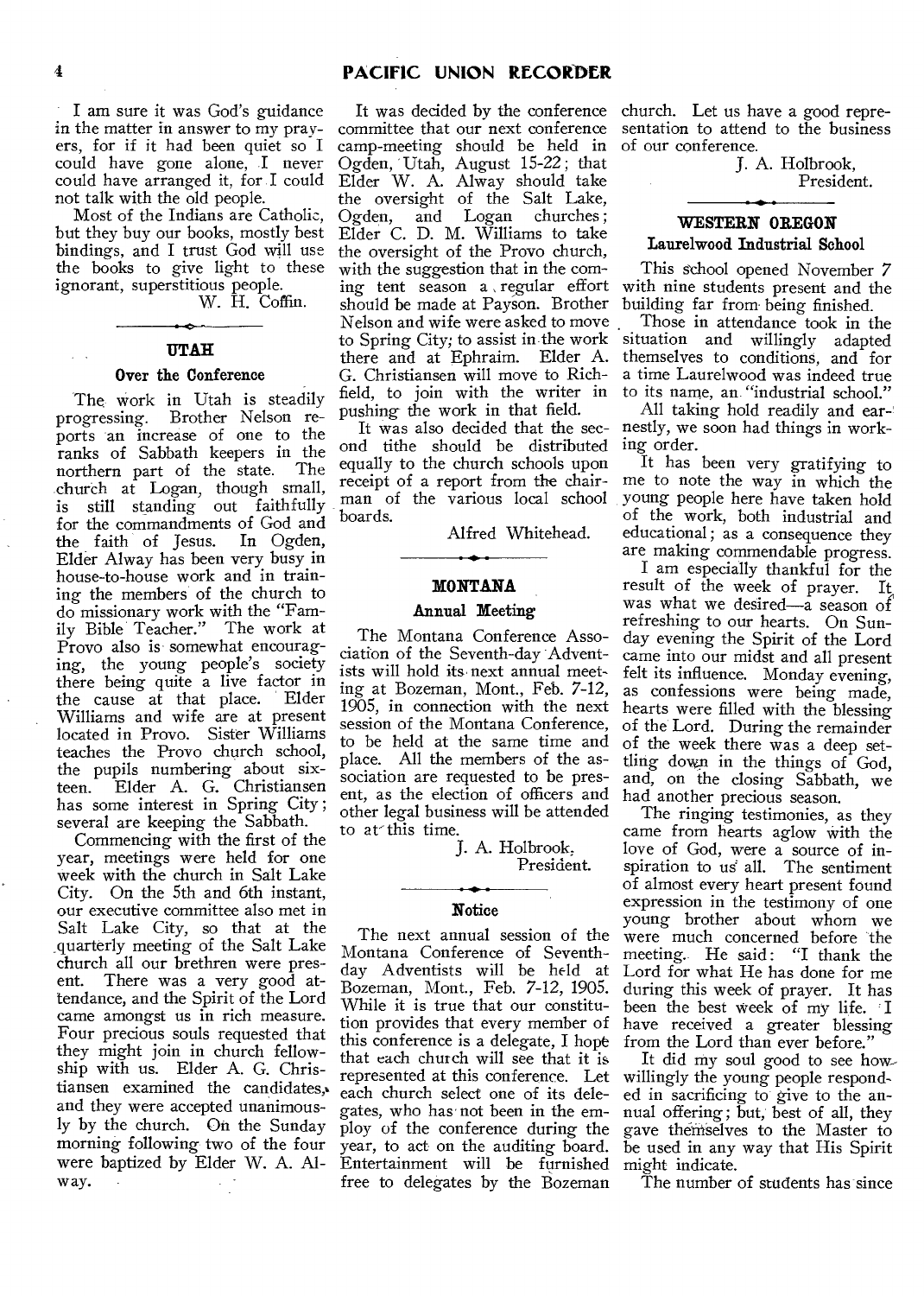increased to sixteen, and all are doing well physically, mentally, and spiritually.

 $\overline{\phantom{a}}$  All glory be to the Lord. R. W. Airey.

### **A** Sacred Trust

"Cast thy bread upon the waters : for thou shalt find it after many days." Eccl. 11:1. What a wealth of cheer and encouragement in these few words of divine promise ! To-day we are called on to cast our bread upon the waters, with the full assurance that, after many days (not so very many now), we shall find it. We are exhorted to sow our seed in the morning, and in the evening not to withhold our hand.

Many good articles have been written by able men until it seems almost needless to say more, yet we wish to emphasize the fact that the above promise is as true to-day as it was when first spoken.

The Lord is calling upon us today to prepare to do soul-saving canvassing work, and we trust many will heed the call. But so many people say, "0, it is no use for me to try; I can not canvass.' Let us read 1 Cor. 15: 57, 58: "But thanks be to God, which giveth us the victory through our Lord Jesus<br>Christ. Therefore, my beloved Therefore, my beloved brethren, be ye steadfast, unmovable, always abounding in the work of the Lord, forasmuch as ye know that your labor is not in vain in the Lord."

Many who have canvassed and might now be doing faithful work for the Lord are spurning that still small voice and are following some other occupation. A touching story is told of a soldier who deserted the army. He was afterwards found by his officer in a flowergarden, and, as an excuse for his absence, he said, "Sir, I was doing no harm," but the man was tried, sentenced to death, and shot. My dear brother, have you deserted the Lord's army, and gone home to sit down in the flowery gardens of ease? If so, will you not shoulder arms and return to the front of the battle ?

tween Christ and Satan. We are either gathering with Christ or scattering with Satan. There is no neutral ground. May it be true that all who read this will be found gathering with Christ, that, at His coming, they may receive a crown of life. F. E. Fairchild.

Portland, Ore.

# **WESTERN OREGON**  Churches Visited

From Cottage Grove, Elder Cole and I went to Drain, to visit and encourage the few who are holding up the light of truth. From the time that our work was first begun in Drain, something like twelve years ago, under the labors of Brethren J. E. Fulton and J. M. Cole, it has seemed very difficult to maintain a church organization in the place. Satan seemed to make this little company a special object of attack, and the church, which was at first flourishing, and united in the great message of truth, became "scattered and torn ;" so that, for several years, no meetings were held in the little church building, though a few individuals remained in the village to represent the truth of God.

Something like two years ago, several families moved into the place, and last year Elders Soule and J. M. Cole made an effort to interest the townsfolk in the truth, their efforts resulting in a few accessions. Altogether, there seemed to be enough believers there to organize the church. An organization was effected and the church received into the conference at its last session. But again removals have so reduced their number that it is difficult to maintain an organization. A few families who live in and about the place, but scattered, and so separated by muddy roads as to make it very difficult to meet, are bearing witness for the truth, and waiting for the glad home-gathering. God is blessing them. We were glad to meet them and to see their courage in the Lord.

Every one in this world is en-Oregon. This is a prosperous lit-From here, Elder Cole returned to Salem, and I went to Oakland,

gaged in the great controversy be- tle town, where a series of meetings was held several years ago. number accepted the truth, but no church organization was effected. After a time these all moved from the place. But, since then, two or three families of 'believers have moved into the community. Brother W. E. Cook met me at the train, and we had a ride of an hour or so through the rain and mud to his comfortable home. There we had a meeting in the evening, and also the next day before *leaving* for Roseburg. Some of the neighbors gathered in and seemed much interested in the truths presented. Our brethren living in this part of the field urge us strongly to send them help. It seems to me that the prospects are favorable, and that a faithful worker here would see good results from his efforts.

> From Oakland I went to Roseburg, Friday, December 30. Further report later.

> > F. M. Burg.

# **CALIFORNIA**  Meetings with Brethren

Since reporting last, I have visited churches in Reno and Fallon, Nev., Watsonville, Prunedale, Hollister, Oakland, Fresno, Hanford, Armona, Lemoore, and Laton, Cal. With each company we worked with both the young and those older. There was a marked tendency on part of the young people in some places to take no part in general meetings because it was not exclusively a meeting for them. At Watsonville, we baptized two brothers. We were strangely impressed long before this to visit this home, so when we came to Watsonville, we held several Bible readings with, this- family, which resulted in the conversion *of* both *sons.* The water in the river at the time was very low, so we found it would be necessary to dig a hole in the river bed, and let it fill with water, in order to find a place sufficiently deep for baptism. But we were saved this trouble through the kindness of the pastor of the Christian church giving us the free use of the church and the baptismal font.

Our people in general entered heartily into the missionary cam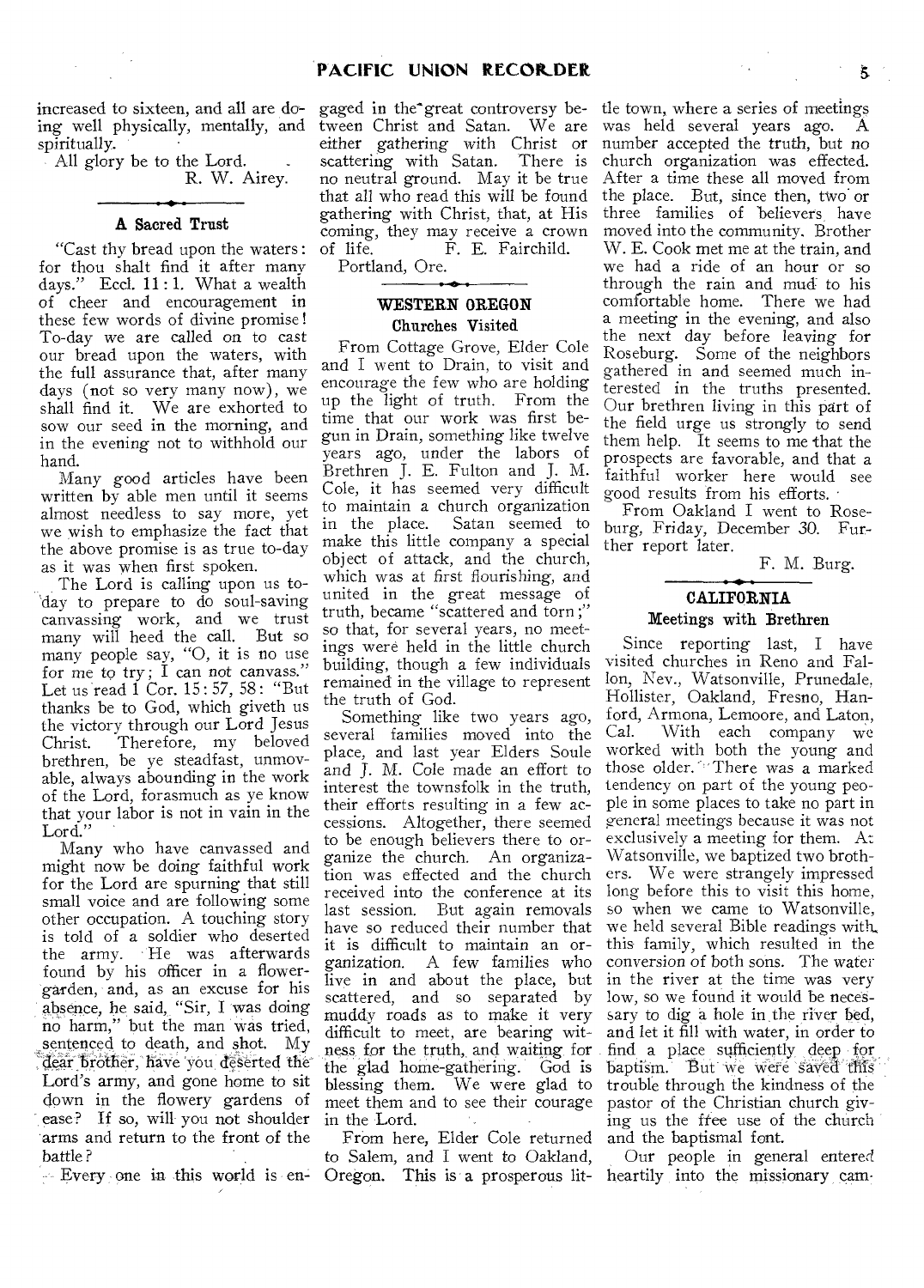paign, and if they continue as they began, the Third Angel's Message will be far in advance of what it is now before 1905 will draw to a close.

I never saw a people more willing to respond to a call than Seventh-day Adventists. They are all the same everywhere I go. When the request comes for money, fruit, clothing, homes for destitute, or anything needful in the Lord's cause, it is generally met with a willing response. This is as it willing response. should be, for the people who will be ready to meet the Lord when He comes will be "like Him," and He is giving all the time.

B. F. Richards. San Francisco,

1605 Laguna Street.

#### San Francisco

Each year San Francisco becomes more important as a missionary<br>field. Much has been and is now Much has been and is now being done in various lines of mis-<br>sionary work. The institutional The institutional work is represented here by one of the most successful vegetarian restaurants in the world, by an attractive and inviting health food store that is doing a large and constantly-increasing business, and by in order that the entire membership well-equipped treatments rooms. Altogether there are about forty persons connected with, and who are maintained by, these three enterprises, nearly all of whom are actively identified with the church work in this city.

On November 13, 1875, the first church of Seventh-day Adventists in this city was incorporated under the name of "Church of the Seventh-day Adventists Society of San Francisco," and constitutes what is generally known at the present time as the Laguna Street church, occupying the church build-<br>ing at 916 Laguna Street. This ing at 916 Laguna Street. church now has a membership of 406 persons, there having been a net gain of forty members during the past year. It has always been characterized by its liberality and by its earnest missionary spirit, and has, at various times, numbered amongst its members many who have gone forth as missionaries to other lands and peoples. Several

of these have fallen at their post of duty, but others have stepped into the ranks and taken the places of those who have fallen, and are frequently sending back words of encouragement, which serve to vivify and maintain the missionary zeal so characteristic of the church.

In Nov. 11, 1898, a few members of the Laguna Street church, residing in the "Mission," and, as the result of tent meetings and a Sabbath-school previously held in that portion of the city, felt impressed to organize and assume the responsibility of what is now known as the

VALENCIA STREET CHURCH

Of the Seventh-day Adventists, whose meetings are held at 1328 Valencia Street. To this last-mentioned church there has been a steady but slow addition, until at the present time the Valencia Street church has a membership of sixtyone persons.

There has always been the most cordial co-operation and perfect unity on the part of the members of these two churches in the opening up and maintaining of different lines of work, and frequently the public services at the Valencia Street church have been suspended might meet and plan with the Laguna Street church regarding new and important contemplated missionary projects.

SCHOOL AND DISPENSARY

A church school, with a present attendance of sixty pupils from the families in both churches, has for several years been in operation in the southern portion of the basement of the Laguna Street church. The northern portion of the basement is used as a hydriatic dispensary, another very important and<br>successful missionary enterprise missionary that has always had the hearty support of the members of the two churches in San Francisco, in addition to the support of the California Conference and of the many friends residing outside of this city. In all of the more important and aggressive steps that have been taken for the advancement of the work in San Francisco, much credit is due to our brethren and sisters of the Valencia Street church.

#### MISSIONARY WORK

Systematic missionary work is now being carried on by members of these two churches, meetings and Bible readings are being held, and papers and books distributed in the jails, the almshouse, the City and County Hospital, at the Sailors' Home, at the Presidio, and elsewhere. The Christian Help Band and the Young People's Society hold weekly meetings, and are doing an excellent work for the souls as well as for the bodies of those in need of temporal or spiritual help. The Christian Help Band, during the past year, distributed 246 garments to needy persons, besides a quantity of food and pro-<br>visions. During the last three During the last three months of 1904, the dispensary reports having given 628 treatments, closing the year with a cash balance of \$40 or thereabouts on hand, after meeting the expenses of that branch of the work.

The recent week of prayer was one of marked blessing, and was characterized not only by a liberal offering to foreign mission fields, but also by an earnest desire to engage in an aggressive missionary work for the people of other nationalities that are waiting at our very doors,—for the Chinese, Japanese, and the Coreans. Shortly before that meeting, a letter came from Tokyo, Japan, asking that several young students from Corea, who were coming to this country for education and religious instruction, might be visited and interested in our work. During this special season of prayer, some of the workers volunteered to hunt up these. young men. They were found to be not only ready, but anxious, for the light of the truth, and plans are now being laid that we hope may result in the securing and qualifying of consecrated young men of that nationality who may, in the providence of God, become messengers of light to their own people.

#### CHINESE WORK

The great work, as evidenced by several churches of our people in Japan, which has resulted largely from the establishment in San Francisco, some years ago, of the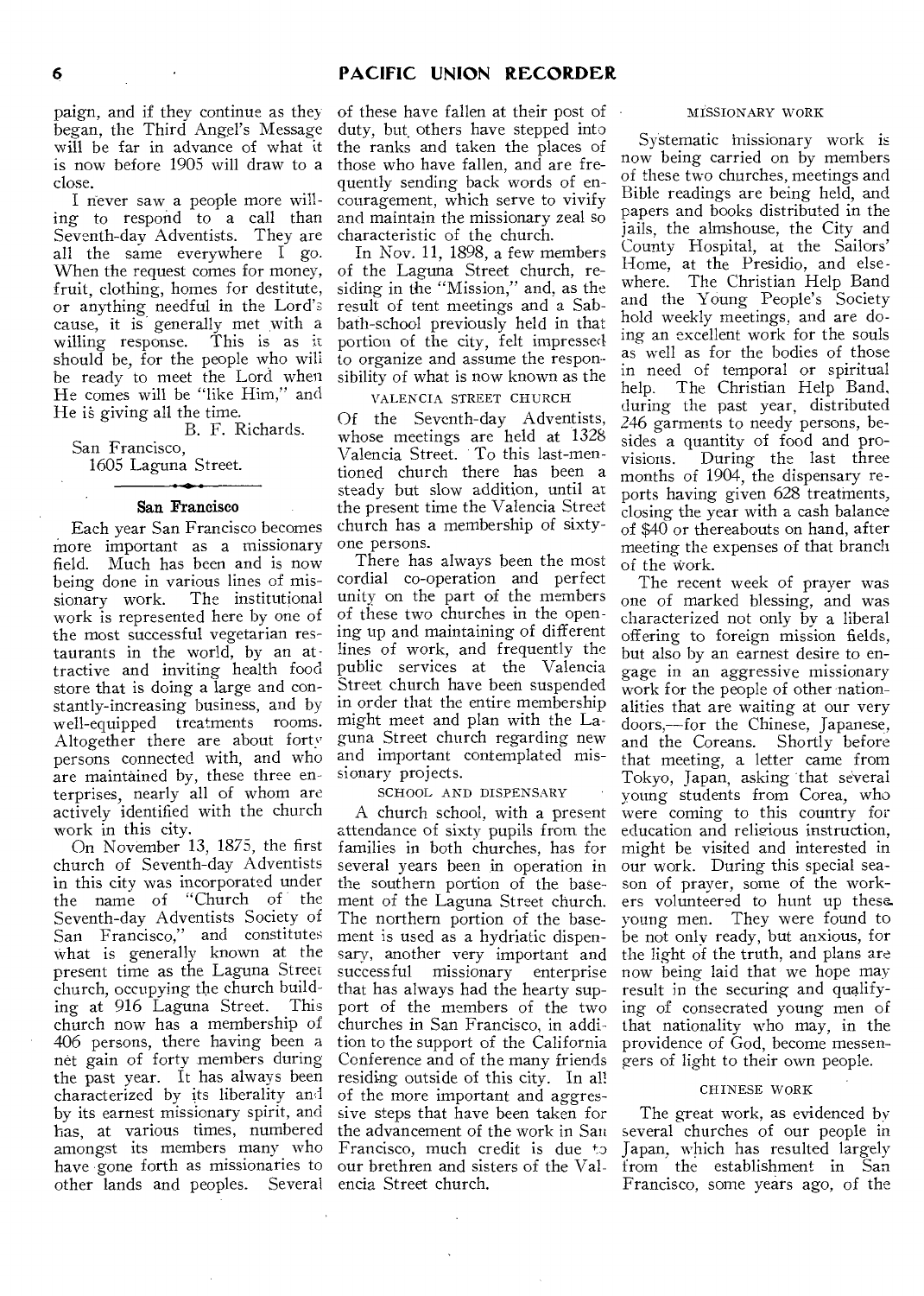late been referred to as an evidence of what may be accomplished for the Chinese within our borders. At the present time we have in this city two Chinese physicians and other workers of many years' experience among the Chinese. pronounced was the feeling and belief of many during the week of prayer that something definite should be undertaken in this line that, at a meeting of the church council and others, on the last day of the week of prayer, a committee was selected to study into the matter of what could be done for the Chinese in San Francisco, and, through them, for the great em-<br>pire of China. Much careful pire of China. thought and study has been devoted to this question. It was arranged that a joint meeting of the Laguna and Valencia Street churches should be held, and that a special program in the interests of what should be known as the Chinese ,mission work in San Francisco be This meeting was held on Sunday evening, Jan. 1, 1905, and was attended by not only many members from these churches, but also by friends from Oakland and elsewhere. Much of the speaking and singing was by the Chinese brethren and friends. At the close of the service, a collection amounting in cash and pledges to \$65.90 was taken up. To many it seems entirely possible that the way is now being prepared for the beginning in this city, of a work for the Chinese, that may have such hearty co-operation and support of the Chinese themselves that not only a large portion of the financial burden of the work, but the securing and preparing of consecrated workers shall be done by, and from, the people of that nationality themselves. The earnestness and favor with which they will look upon our work depends entirely upon the way in which it shall be started. No 'more important question than this can hardly come before us in planning for our future work in this city. If rightly started, its scope and influence will quickly extend to China and be apparent in the frequent.—Selected.

 $\alpha = -1$ 

Japanese school, has frequently of homes of the better, class of the Chinese.

> NEW CHURCH\_ BUILDING AND SCHOOL

Our brethren of the Valencia Street church are also debating the question of a church building, and for some time have been accumulating a fund for that purpose, and at no distant day there will doubtless be a comfortable house of worship, with better church-school facilities than we now have, in that portion of the city.

On every side openings for labor invite, and so many and numerous lines of work are now being carried forward by the individual and associated members of the churches here that it is hardly possible to give a clear and comprehensive view of the work in this city, but from what has been referred to, some idea of its importance and scope can be gained. San Francisco is better and more favorably known to the millions of the Orient than almost any other city on this continent, and here are children from many climes waiting for enlightenment that they, in turn, may<br>become missionaries and mesbecome missionaries sengers of light to their own land. Remember this field and, its Golden Gate opening to the millions of Asia and the islands that are awaiting the light.<br>Jan. 10, 1905.

E. E. Parlin.

Adversity is sometimes hard upon a man ; but for one man who can stand prosperity, there are hundreds that will stand adversity.—Thomas Carlyle.

It is a pleasant sight to see anybody thanking God, for the air is heavy with the hum of murmuring, and the roads are dusty with complaints and lamentations.—C. H. Spurgeon.

I have known but one person in all my observation and study of men who was led simply by the "blessings of life to turn to God. We are all like the nine lepers more intent upon enjoying our healing or our blessings than upon thanking God for them. Ingratitude is not only the basest and meanest of sins, but it is the most

(Continued from page 8.)

B. White, F. M. Burg, A. S. Kellogg, and E. L. Stewart will lead

Institutes

- How to Prepare for Them
- E. R. Palmer, A. S. Kellogg How to Hold Them

S. C. Osborne, F. E. Fairchild, Thos. Johnson

How to Follow Them Up Lee Moran, J. L. McGee, Jas. Cochran

Field Work

- Methods of Interesting the People in the Cities
	- Part One, J. L. McGee ; Part Two, Mrs. J. L. McGee
- How to Work the Inter-Mountain Country

A. D. Guthrie

- The Work of the Missionary Secretary
	- Anna L. Hindson, T. L. Copeland, Geo. W. Pettit, E. R. Palmer, Jas. Cochran, W. V. Sample
- The Relation of Periodicals, Tracts, and 40 per cent Books to Each Other and to Our Work as a Whole
	- W. T. Knox, S. N. Curtiss, W. C. White
- The Truths the People Should Have and the Books Containing Them
	- W. H. Covell, S. C. Osborne, Lee Moran, J. L. McGee

Reports of Committees

What Should Go with a Prospectus ?

General Discussion

- Reports of Committees
- A Call to the Old Canvassers W. B. Scott
- The Relation of Our Publishing House to Its Branches; to the Work and the Workers and the work C. H. Jones
- Experiences among the Wealthy W. R. Beatty

The above program will be supplemented by general discussions and a question box.  $\frac{1}{2}$  ,  $\frac{1}{2}$